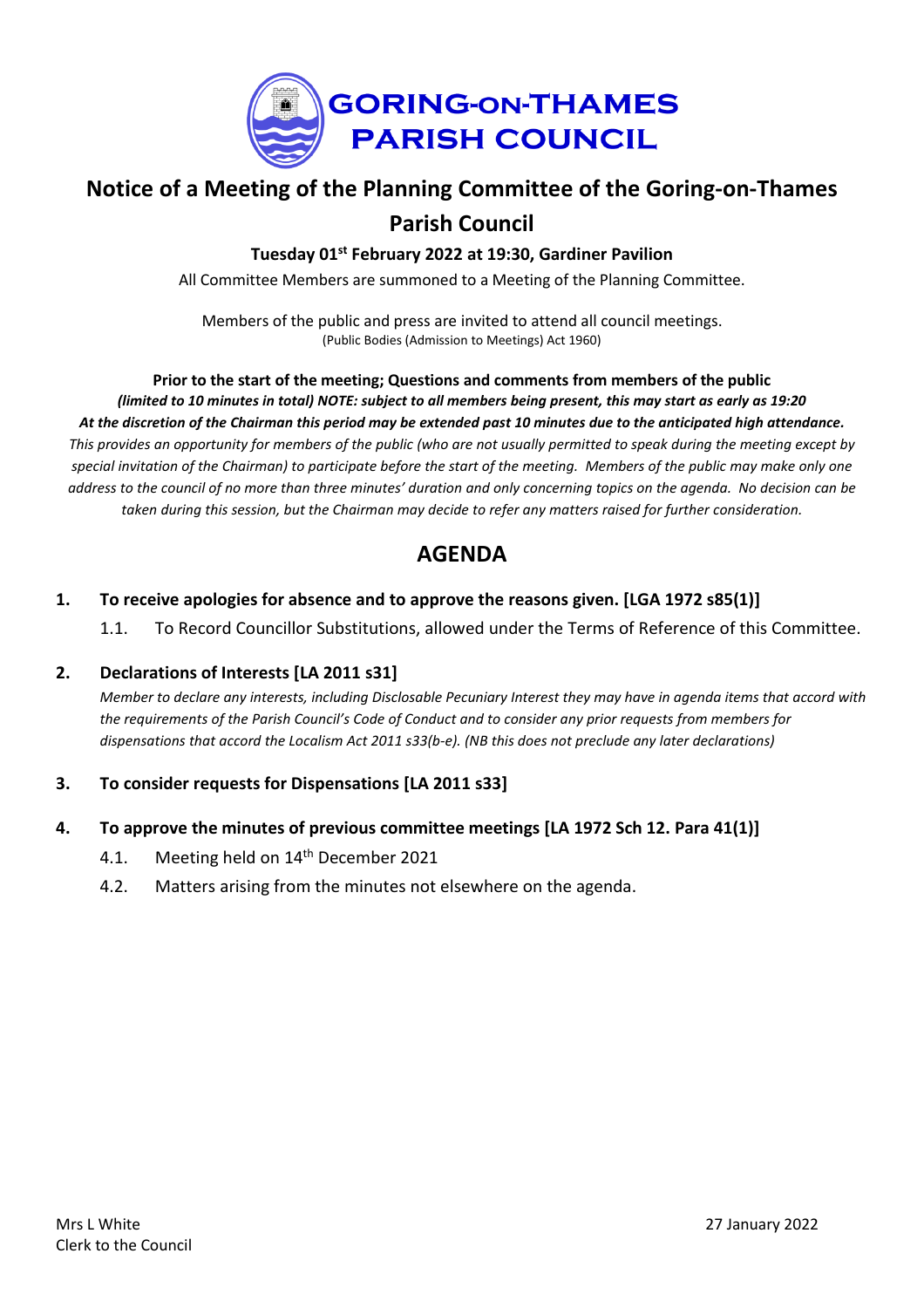

- **5. To consider applications and approve response to planning authority.**
	- 5.1. [P22/S0003/RM](https://data.southoxon.gov.uk/ccm/support/Main.jsp?MODULE=ApplicationDetails&REF=P22/S0003/RM) Land to the east of Manor Road to the south of Little Croft Manor Road Goring RG8 9EJ

*Reserved Matters application for Appearance, Layout, Landscaping and Scale following Outline approval P19/S2923/O. Outline application was not subject to an environment impact assessment. Erection of 20 dwellings and associated works.*

## 5.2. [P22/S0126/HH](https://data.southoxon.gov.uk/ccm/support/Main.jsp?MODULE=ApplicationDetails&REF=P22/S0126/HH) – 4 Walnut Tree Court, Goring, RG8 9HW

*Replace existing conservatory roof with traditional tiled roof with plain tiles to match main roof.*

#### 5.3. [P21/S4718/HH](https://data.southoxon.gov.uk/ccm/support/Main.jsp?MODULE=ApplicationDetails&REF=P21/S4718/HH) – 1 Holmlea Road, Goring, RG8 9EX - *AMMENDED*

An L-shaped ground floor extension (to the side and rear of existing property) with a porch extension at the front *GPC Planning Committee Previous Response: No Objections to this application, and attach the General Planning* Informative. It is however noted that there are windows very close to boundaries in some instances. We would like to ask the planning officer if they are satisfied with this in design terms, is this acceptable with respect to *planning policy; building regulations; fire spread policy, and zone of light requirements?*

#### 5.4. [P21/S4432/FUL](https://data.southoxon.gov.uk/ccm/support/Main.jsp?MODULE=ApplicationDetails&REF=P21/S4432/FUL) - Goring and Streatley Station, Gatehampton Road, Goring, RG8 0EP

The removal of the existing 12m High Phosco Phase 1 Monopole and the removal of the existing cabinet and their replacement with a 20m High Apollo pole, a GPS module, installation of a Lancaster Cabinet, a side pod and a *meter cabinet, proposed 0.8m brick wall and ancillary development thereto.*

## 5.5. [P22/S0057/HH](https://data.southoxon.gov.uk/ccm/support/Main.jsp?MODULE=ApplicationDetails&REF=P22/S0057/HH) - 94 Elvendon Road, Goring, RG8 0DR

Variation of condition 2(plans) on application [P20/S3006/HH](https://data.southoxon.gov.uk/ccm/support/Main.jsp?MODULE=ApplicationDetails&REF=P20/S3006/HH) - materials to be used for the external walls of the development to be rendered in K Rend Scraped Polar White Silicone Scraped Texture. (Part single, part double *storey rear extension, Part garage conversion. Additional window to ground floor shower room).*

## 5.6. [P21/S5389/HH](https://data.southoxon.gov.uk/ccm/support/Main.jsp?MODULE=ApplicationDetails&REF=P21/S5389/HH) – Hartswood, Manor Road, Goring, RG8 9EN

Demolition of garage wing, and two storey rear bay, and erection of part two storey, part single storey front, side *and rear extensions.*

#### **6. To note planning authority decisions on applications.**

6.1. [P21/S5012/HH](https://data.southoxon.gov.uk/ccm/support/Main.jsp?MODULE=ApplicationDetails&REF=P21/S5012/HH) – 2 Heron Shaw, Goring, RG8 0AU - *GRANTED Existing porch to be demolished and replaced with single storey extension GPC Planning Committee Response: No Objections, and attach the General Planning Informative.*

## 6.2. [P21/S5021/HH](https://data.southoxon.gov.uk/ccm/support/Main.jsp?MODULE=ApplicationDetails&REF=P21/S5021/HH) - 18 Clevemede Goring RG8 9BU - *GRANTED Single-storey ground floor rear extension to a 3-storey terraced dwelling-house* GPC Planning Committee Response: No Objections, as long as the planning officer is satisfied that the comments *from the immediate neighbour have been addressed, similar extensions have already been completed on similar properties in the same road. To also attach the General Planning Informative*

## 6.3. [P21/S4945/HH](https://data.southoxon.gov.uk/ccm/support/Main.jsp?MODULE=ApplicationDetails&REF=P21/S4945/HH) - 3 Kings Mews, Goring, RG8 0BS - *GRANTED* Loft conversion including installation of two roof-lights to the rear elevation, to form additional habitable space. *GPC Planning Committee Response: No Objections, and attach the General Planning Informative.*

## 6.4. [P21/S4565/HH](https://data.southoxon.gov.uk/ccm/support/Main.jsp?MODULE=ApplicationDetails&REF=P21/S4565/HH) - 4 Walnut Tree Court, Goring, RG8 9HW - *GRANTED*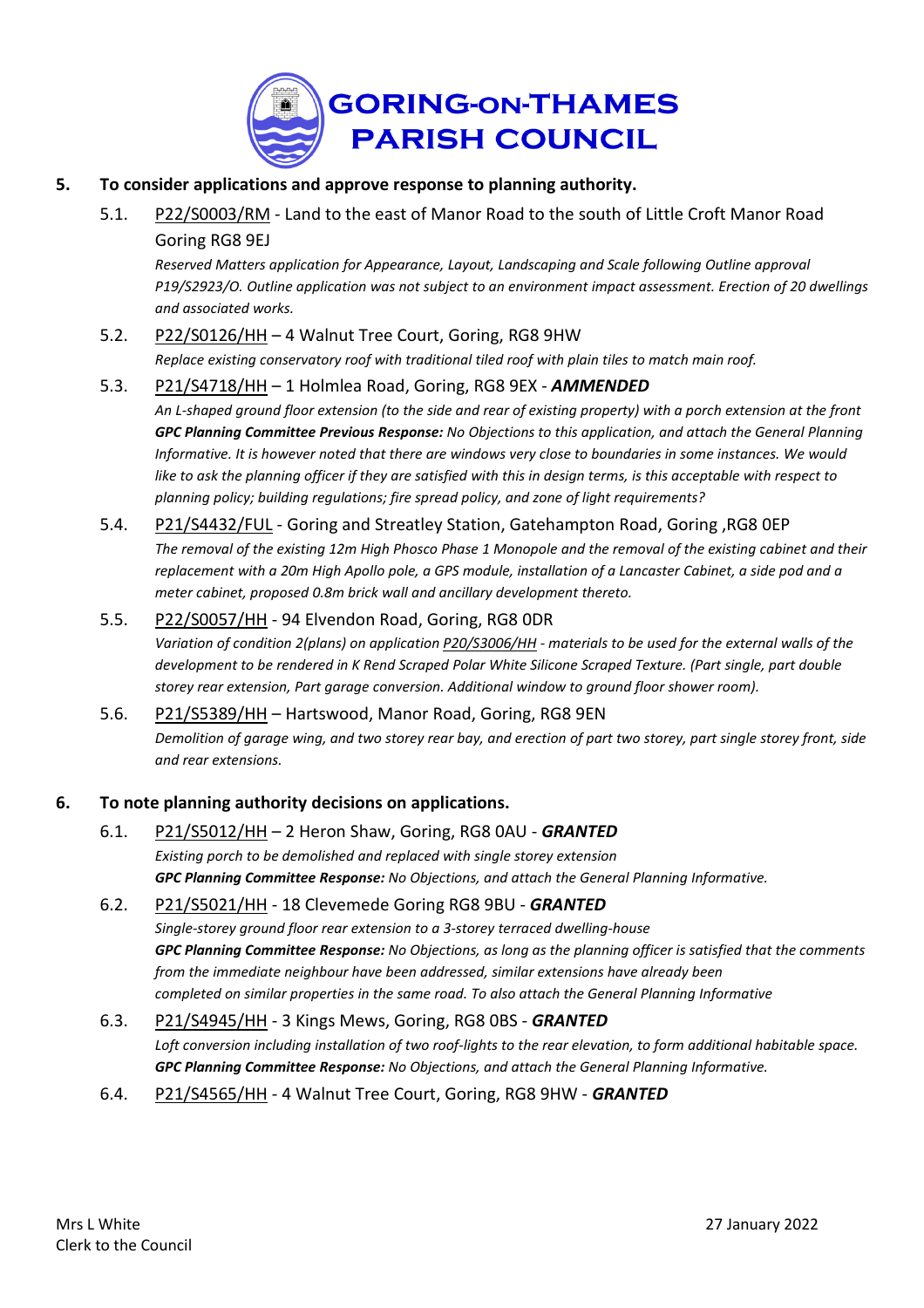

Enlargement of dining room window, cut down to floor level to create new patio doors to garden. Small window opening in east wall of living room to be increased in width & height, Width to match dining & kitchen windows, height to match proposed new patio doors to dining room, lintel to incorporate double header curved brick arch to match existing window head details. Replacement windows throughout to be uPVC with grey exterior finish in lieu of existing brown stained finish. Windows will be similar casement style with window bar, but note casement heads will be square in lieu of arched. 1 no garage door opening to be bricked up in matching brickwork to *facilitate creation of new utility room.*

*GPC Planning Committee Response: No Objections, and attach the general planning informative.*

# 6.5. [P21/S4595/HH](https://data.southoxon.gov.uk/ccm/support/Main.jsp?MODULE=ApplicationDetails&REF=P21/S4595/HH) – Sangalala, Elmhurst Walk, Goring, RG8 9DE - *GRANTED Extensions and alterations to existing dwelling.*

*GPC Planning Committee Response: No Objections, and attach the general planning informative.*

#### 6.6. [P21/S4722/HH](https://data.southoxon.gov.uk/ccm/support/Main.jsp?MODULE=ApplicationDetails&REF=P21/S4722/HH) - 2 Long Meadow, Goring, RG8 9EG – *GRANTED*

New extension above the existing single storey room at the front with additional smaller two storey extension at the front. Small extension to enlarge utility room to rear. New porch and canopy above entrance. Amendments *within existing dwelling. Demolish existing garage & workshop, and construct new separate garage & workshop,* both to be attached to the existing dwelling, and with associated changes to the garden. Widen vehicle access & *improve parking space.*

*GPC Planning Committee Response: No Objections, and attach the general planning informative.*

## 6.7. [P21/S2769/FUL](https://data.southoxon.gov.uk/ccm/support/Main.jsp?MODULE=ApplicationDetails&REF=P21/S2769/FUL) – Hartswood, Manor Road, Goring, RG8 9EN – *GRANTED The replacement of the footbridge at Hartswood Manor boathouse.* GPC Planning Committee Response: In full support of the response sent by MIGGS on the SODC Planning Website

## 6.8. [P21/S4248/HH](https://data.southoxon.gov.uk/ccm/support/Main.jsp?MODULE=ApplicationDetails&REF=P21/S4248/HH) - 15 Grange Close, Goring, RG8 9DY – *GRANTED Front porch and alterations.*

#### *GPC Planning Committee Response: No Objections, and attach the general planning informative.*

## 6.9. [P21/S4145/HH](https://data.southoxon.gov.uk/ccm/support/Main.jsp?MODULE=ApplicationDetails&REF=P21/S4145/HH) - Mulberry Croft, Limetree Road, Goring, RG8 9EY - *GRANTED Erection of single-storey rear extension and detached rear outbuilding GPC Planning Committee Response: No Objections, and attach the general planning informative.*

## 6.10. [P21/S4302/HH](https://data.southoxon.gov.uk/ccm/support/Main.jsp?MODULE=ApplicationDetails&REF=P21/S4302/HH) - Howgate Boathouse, Cleeve Road, Goring, RG8 9BT – *GRANTED* Variation of condition 5 (use for storage purposes only) of application P17/S1850/HH to allow for ancillary use. *New pitched roof to existing garage, including ground floor alterations and 'Studio' accommodation in roofspace. GPC Planning Committee Response: Supports the Application.*

- **7. To note Discharge of Conditions (DIS), Modifications of Planning Obligations (MPO), Change of Use (N5B), Tree Preservation Orders (TPO), Screening Opinion (SCR) and Certificates of Lawful Development (LDP)**
	- 7.1. [P21/S5126/DIS](https://data.southoxon.gov.uk/ccm/support/Main.jsp?MODULE=ApplicationDetails&REF=P21/S5126/DIS) Howgate Boathouse, Cleeve Road, Goring, RG8 9BT *FULLY DISCHARGED Discharge of condition 7 (foul drainage) on planning application P17/S1850/HH (New pitched roof to existing garage, including ground floor alterations and 'Studio' accommodation in roofspace).*

## **8. To review Community Infrastructure Levy (CIL) status / payments**

Next payment due April 2022, the Clerk will continue to monitor the CIL register on the SODC website.